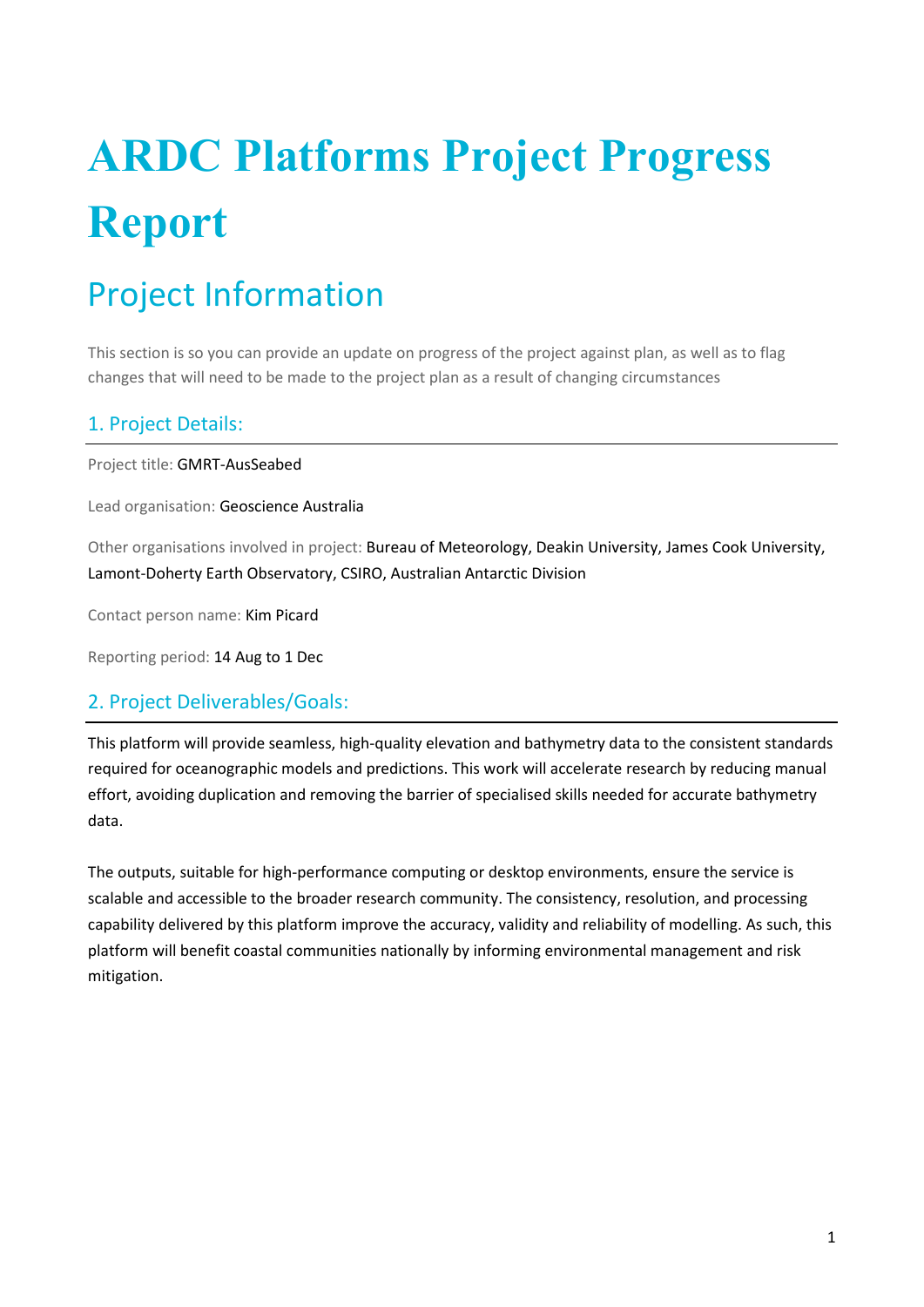### 3. Progress Against Project Milestones and Deliverables:

Update progress of project milestones and deliverables in the table below **or in a spreadsheet** if preferred. Use the following criteria and colours to assign a status to each work package:

### [Full spreadsheet here](https://teams.microsoft.com/l/file/61BF9D5B-1241-47A2-AA05-EE2530C8B8D3?tenantId=645b613a-a64c-4250-975f-5f69787d028d&fileType=xlsx&objectUrl=https%3A%2F%2Fgeoscienceau.sharepoint.com%2Fsites%2FAusSeabed%2FShared%20Documents%2FGMRT-AusSeabed%2FAdmin%2FProject%20Plan%2FARDC%20GMRT%20AusSeabed%20Platform_Project%20Plan%20v.1.5.xlsx&baseUrl=https%3A%2F%2Fgeoscienceau.sharepoint.com%2Fsites%2FAusSeabed&serviceName=teams&threadId=19:9d150386344b43c68ec39255bbf37f22@thread.tacv2&groupId=6317f8c7-2fd1-41a9-8f53-557cb42c9798)

#### **Status Key**

| <b>On Track</b>          | On track and will be completed on time.                                                                    |
|--------------------------|------------------------------------------------------------------------------------------------------------|
| <b>Minor Delay</b>       | Minor delays but will not impact the project completion date or other work packages.                       |
| <b>Significant Delay</b> | Planned completion date will impact the delivery of other work packages or the project<br>completion date. |
| <b>Completed</b>         | Completed.                                                                                                 |

| Milestone / Deliverable /<br><b>Work Package</b>                                                             | Details of progress including explanation of any<br>variation (include links to relevant documentation)                                                                                                       | <b>Agreed Due</b><br><b>Date</b> | <b>Actual</b><br><b>Completion Date</b><br>or Expected<br><b>Completion Date</b> | <b>Status</b><br>(highlight<br>colour as per<br>table above) |
|--------------------------------------------------------------------------------------------------------------|---------------------------------------------------------------------------------------------------------------------------------------------------------------------------------------------------------------|----------------------------------|----------------------------------------------------------------------------------|--------------------------------------------------------------|
| <b>MS1. End-User Platform</b><br><b>Requirements Survey</b><br>(Component 1)                                 | End user survey to assess the business requirements<br>and potential application of the platform.                                                                                                             | 05/03/2021                       | 05/03/2021                                                                       |                                                              |
| MS2. End-User Platform<br><b>Requirements Report</b><br>(Component 1)                                        | Summary report of the user survey findings.                                                                                                                                                                   | 16/07/2021                       | 15/08/2021                                                                       |                                                              |
| MS3 - Platform Data<br><b>Requirements and design report</b><br>(Component 3)                                | Multiple workshops and publication of associated<br>reports.                                                                                                                                                  | 27/07/2021                       | 15/08/2021                                                                       |                                                              |
| MS5 - Datasets (Component 2)                                                                                 | Dataset delivery is in progress. At this stage, no impact<br>on the project.                                                                                                                                  | 26/10/2021                       |                                                                                  |                                                              |
|                                                                                                              | Considering that publication of the datasets to the<br>AusSeabed portal isn't critical to the success of the<br>platform, we will delay this to next calendar year due to<br>other priorities for publication |                                  |                                                                                  |                                                              |
| <b>MS-4 Point Cloud conversion</b><br>services (delivered through the<br>design documents - MS7, task<br>53) | Milestone as a technical deliverable is no longer relevant<br>with the technology choices made. Milestone instead has<br>become a design milestone that formed part of the<br>technical design document.      | 26/11/2021                       |                                                                                  |                                                              |
| MS7 - Future state architecture<br>and workflow process<br>(Component 3)                                     | Draft document has been provided to the ASB Steering<br>Committee (for information) and provided to GMRT<br>AusSeabed SC for review and feedback.                                                             | 26/11/2021                       |                                                                                  |                                                              |
|                                                                                                              | Milestone 8 - "MS8 - Cloud infrastructure set up locally for data ingestion into GMRT and subset datasets ingested (Component 3)" has been divided into                                                       |                                  |                                                                                  |                                                              |

*3 separate milestones reflecting the stages of development for the platform working with the selected technology.* 

| MS8a - Metadata harvesting<br>development (row 40) | Initial harvesting scripts have been developed and are<br>being refined.                                              | 29/11/2021 | N/A |  |
|----------------------------------------------------|-----------------------------------------------------------------------------------------------------------------------|------------|-----|--|
|                                                    | Expectation that the metadata harvesting will be a<br>continuing evolving process as additional data is<br>delivered. |            |     |  |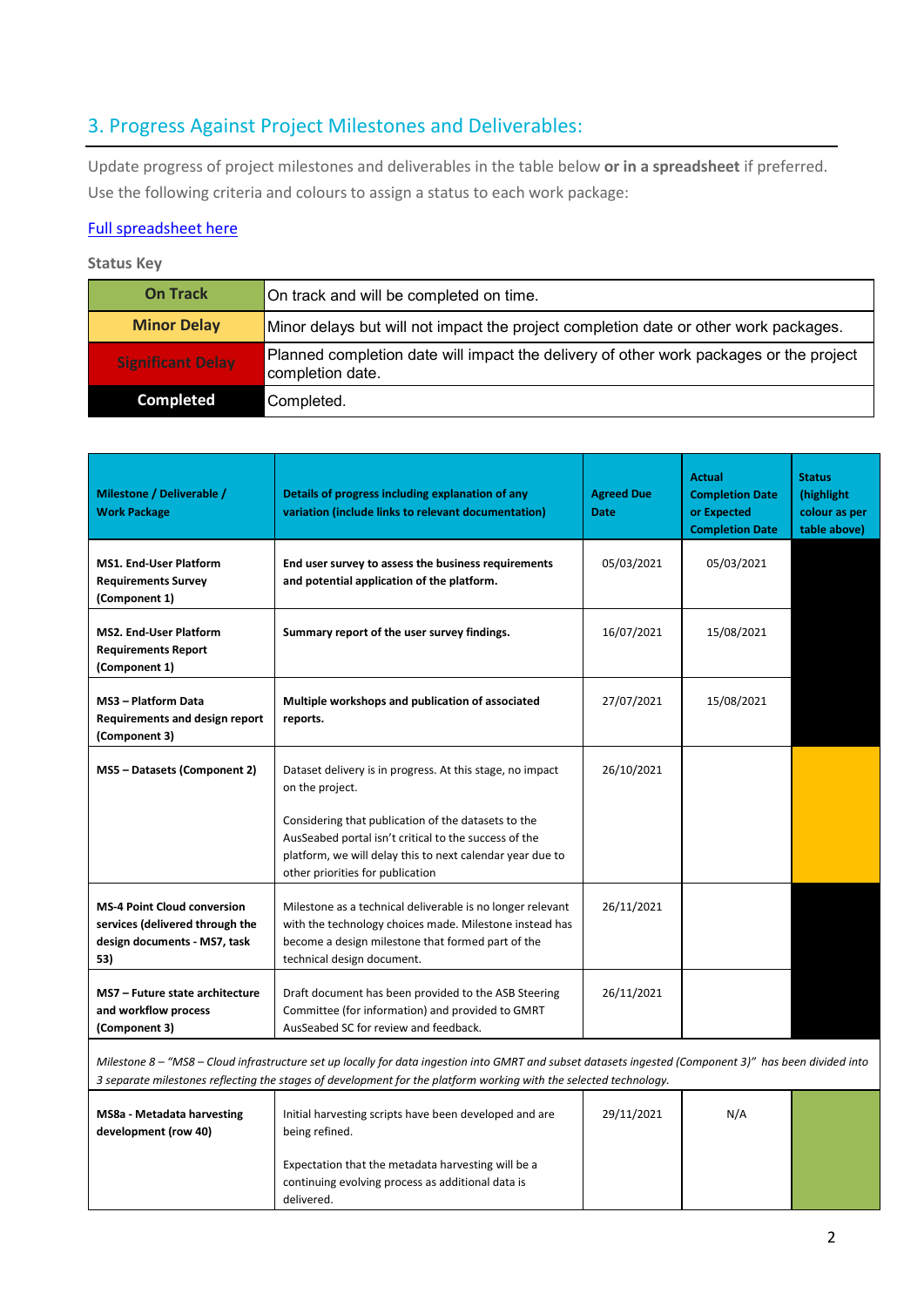| Milestone / Deliverable /<br><b>Work Package</b>                                                       | Details of progress including explanation of any<br>variation (include links to relevant documentation)                                            | <b>Agreed Due</b><br>Date | <b>Actual</b><br><b>Completion Date</b><br>or Expected<br><b>Completion Date</b> | <b>Status</b><br>(highlight)<br>colour as per<br>table above) |
|--------------------------------------------------------------------------------------------------------|----------------------------------------------------------------------------------------------------------------------------------------------------|---------------------------|----------------------------------------------------------------------------------|---------------------------------------------------------------|
| MS8b - GA API development                                                                              | Scoping has commenced.                                                                                                                             | 17/12/2021                | N/A                                                                              |                                                               |
| <b>MS8c - Configuration of tileDB</b><br>ingestion service                                             | Initial ingestion process has been trialed and is<br>continuing to be refined to meet the desired specification<br>and incoming data requirements. | 17/12/2021                | N/A                                                                              |                                                               |
| MS6 - Connecting to Jupyter Hub                                                                        | No change since last update                                                                                                                        | 21/01/2022                |                                                                                  |                                                               |
| MS9 - GMRT grid composer<br>modified to enable user-control<br>setting (Component 3)                   | No change since last update                                                                                                                        | 25/03/2022                |                                                                                  |                                                               |
| MS10 - Connection to Ocean<br>Model and delivery of GMRT-<br><b>AusSeabed Platform PoC</b>             | No change since last update                                                                                                                        | 27/05/2022                |                                                                                  |                                                               |
| <b>MS11 - Additional capabilities</b><br>identified added to the Grid<br><b>Composer (Component 3)</b> | No change since last update                                                                                                                        | 10/06/2022                |                                                                                  |                                                               |

### Progress against our KPIs are below:

*KPI 1: Subset test datasets delivered to GA in a timely fashion for model development* 

As per variation of MS 5, dataset delivery and publication has been combined into 1 delivery mid-September.

#### *KPI 2: Projects artefacts published on AusSeabed in a timely fashion*

Our first three reports (User need analysis, workshop #1 and #2) have been published on AusSeabed website on 15 Aug. These have been delayed by 1 month from original plan due to a late decision to publish through the GA process.

*KPI 3: Platform tested by key users returning positive and constructive feedbacks* 

n.a.

*KPI 4: Platform code published to GitHub in a timely fashion* 

GitHub repositories are sitting within the AusSeabed organisation:

- <https://github.com/ausseabed/reap-gsf> (reading the GSF)
- <https://github.com/ausseabed/bathy-datasets> (dataset construction, metadata, geometry, tileDB schema outputs)

### 4. (Inter)dependencies

Have there been any changes to the project dependencies during the reporting period? Please list below.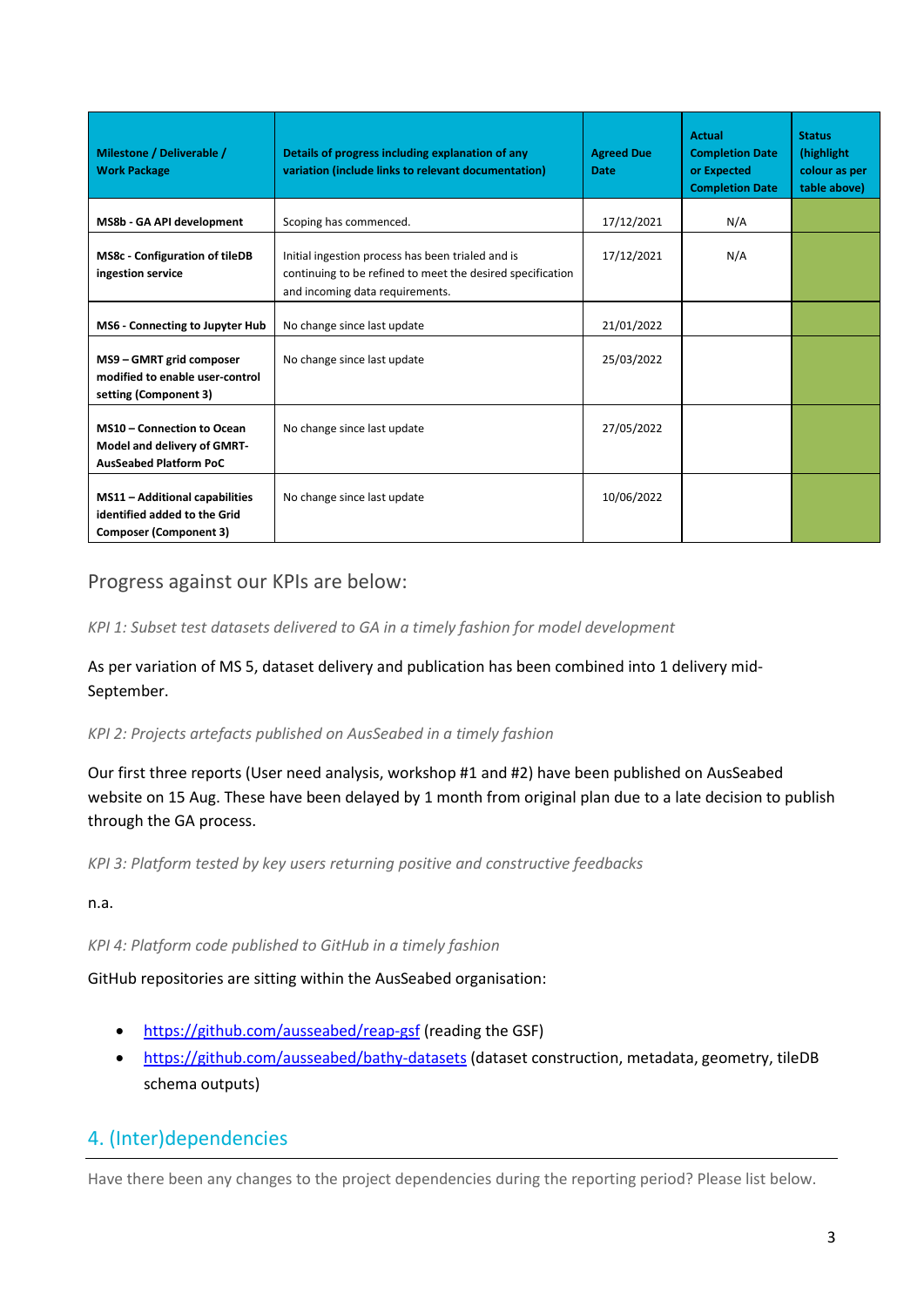### None identified at this time

### 5. Risks

What risks arose during the reporting period and are there any changes to the level of risks or risk mitigation strategies identified in the project plan as a result? Use the table below or **link to a risk register**.

| <b>Risk</b>                              | <b>Controls/Mitigation Strategy</b>                                                                                                                                                                                                                                          | <b>Residual Risk Rating</b><br>(after controls are in<br>place) | <b>Risk Owner</b> |
|------------------------------------------|------------------------------------------------------------------------------------------------------------------------------------------------------------------------------------------------------------------------------------------------------------------------------|-----------------------------------------------------------------|-------------------|
| Data Delivery and<br>Publication delayed | Minor restructure of the development<br>activities to allow more time for the data<br>delivery to progress.<br>As stated in MS5 of the progress report table,<br>publication is not critical to the outcome of<br>the project, thus delaying action is deemed<br>reasonable. | Low                                                             | <b>NL</b>         |
| Lack of technical<br>design clarity      | Technical design document is being<br>circulated and presented through to the<br>AusSeabed and ARDC Steering committee for<br>oversight and review.                                                                                                                          | Low                                                             | <b>NL</b>         |

## 6. Issues/Challenges

Are there any issues or challenges that you have encountered during the reporting period?

Receiving the data from the data partners took longer than expected.

- Some delay was caused by GA not providing clear expectations on how datasets should be provided and data specifications, and miscommunications within the instruction on how to provide metadata to GA.
- Time has been spent producing templates and resolving inconsistencies in the metadata templates received.
- Getting data specifications right has been important and knowing how to communicate these specifications to data providers has been challenging.
- Some delay also due to receiving some datasets on hard drives, and minimal access to physical office space (COVID19 restrictions) to collect and upload this data.

### 6. Anything else you would like to tell us about the project: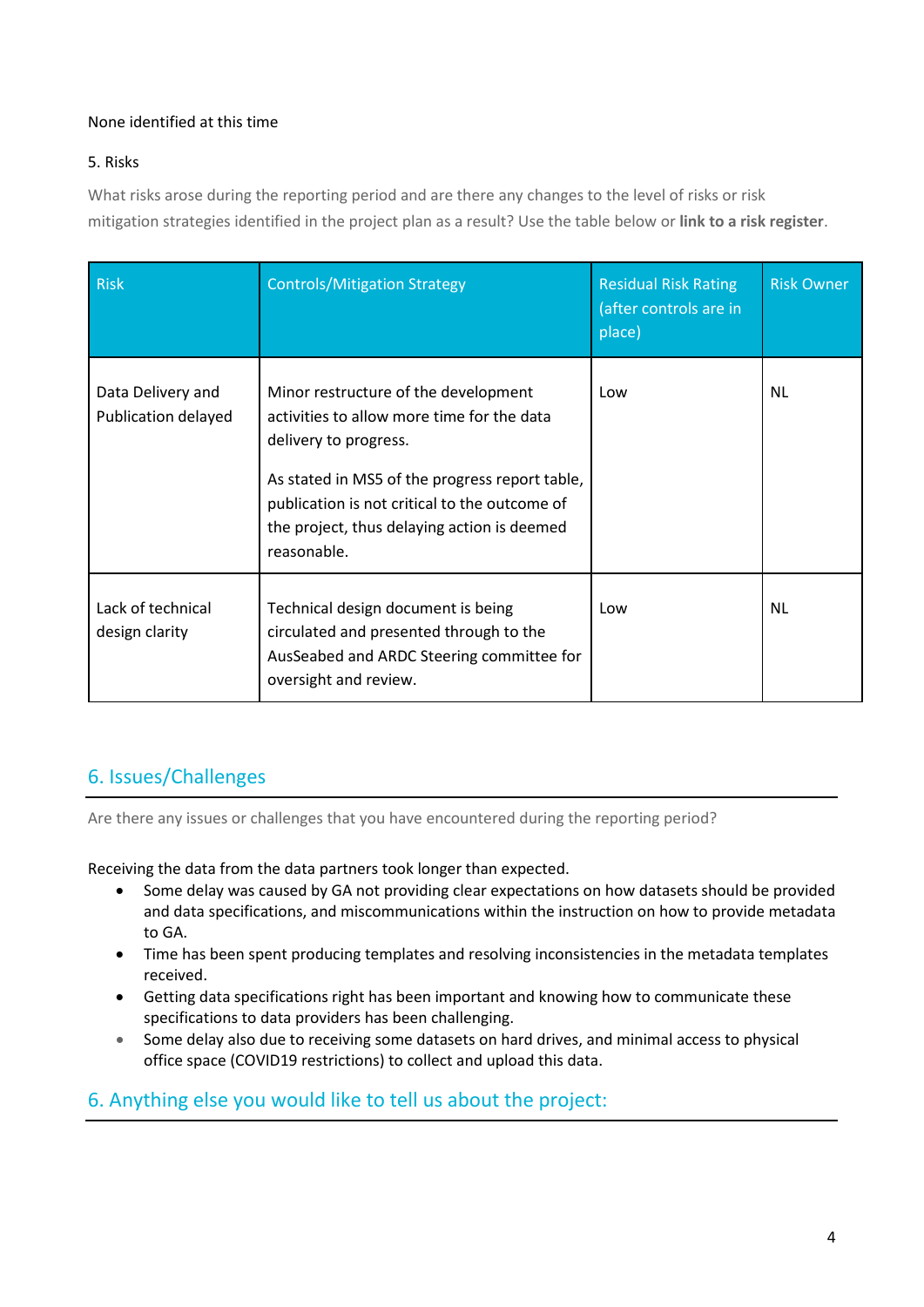# Impact information

This section is provided so you can report on the impact of the project over time. The Government wishes to demonstrate the impact on researchers (and industry and the general public) of the NCRIS investment, and the ARDC Board is particularly concerned with being able to demonstrate the value of the investment in Research Platforms.

ARDC realises that a number of possible impact metrics are lag indicators, but wants to provide guidance about what metrics you should be collecting now to assist with telling a good impact story later. **Note:** we understand you may not be able to provide all of these metrics initially.

### 7. Platform impact metrics

| Impact metric (*add relevant details/links in<br>next section)                                                        | <b>Progress</b><br>report 1 | <b>Progress report</b><br>$\overline{2}$               | <b>Progress</b><br>report 3 | <b>Progress</b><br>report 4 |
|-----------------------------------------------------------------------------------------------------------------------|-----------------------------|--------------------------------------------------------|-----------------------------|-----------------------------|
| Number of datasets published (preferably with<br>record in Research Data Australia)*                                  | 0                           | $\Omega$                                               |                             |                             |
| Number of publications using data generated<br>by platform*                                                           | $\mathbf 0$                 | $\mathbf 0$                                            |                             |                             |
| Number of publications that cite /reference<br>the platform*                                                          | $\mathbf{0}$                | 2 ASB reports                                          |                             |                             |
| Social media mentions of platform*                                                                                    | $\overline{7}$              | 0                                                      |                             |                             |
| Blog posts/news articles that reference<br>platform*                                                                  | 1                           | 1 website page<br>1 promo video<br>1 ASB<br>newsletter |                             |                             |
| Number of users*                                                                                                      | 0                           | $\mathbf 0$                                            |                             |                             |
| Number of active users (over 90-day period)                                                                           | 0                           | 0                                                      |                             |                             |
| Number of jobs run (i.e. number of processes<br>submitted through the Platform)                                       | 0                           | $\mathbf 0$                                            |                             |                             |
| Instruments supported                                                                                                 | 0                           | 0                                                      |                             |                             |
| Number of engagement/outreach activities<br>(e.g. seminars, presentations, demos,<br>meetings with new stakeholders)* | $2+$                        | $\overline{3}$<br>presentations,<br>1 poster           |                             |                             |
| Number of researchers trained (online or face-<br>to-face)*                                                           | $\mathbf 0$                 | $\mathbf 0$                                            |                             |                             |
| Availability of the platform (days in operation<br>vs days offline)                                                   | 0                           | $\mathbf 0$                                            |                             |                             |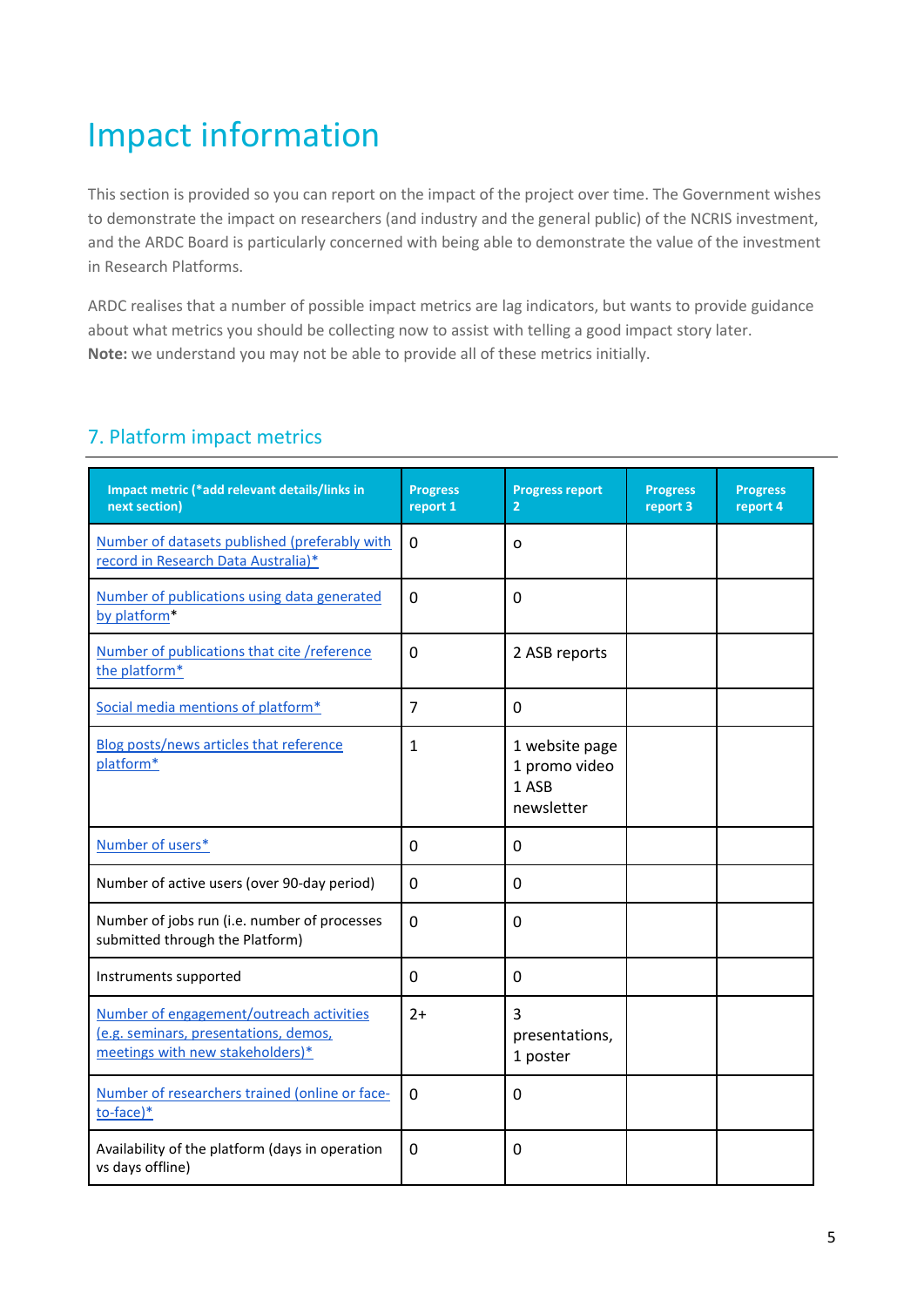# 8. Links to publications and other communications

### <span id="page-5-0"></span>Published datasets generated by platform

| <b>Date</b>            | Link to a metadata record or Citation with DOI                                            |
|------------------------|-------------------------------------------------------------------------------------------|
| Example:<br>20/10/2021 | https://researchdata.ands.org.au/parkes-observations-project-semester-<br>2010aprs/445704 |
|                        | N/A                                                                                       |

### <span id="page-5-1"></span>Publications using data generated by platform

| <b>Date</b>                  | <b>Citation with DOI</b>                                                                                                                                                                                      |
|------------------------------|---------------------------------------------------------------------------------------------------------------------------------------------------------------------------------------------------------------|
| Example:<br><b>July 1999</b> | N. Paskin, "Toward unique identifiers," in Proceedings of the IEEE, vol. 87, no. 7, July<br>1999. https://doi.org/10.1109/5.771073                                                                            |
| October 2021                 | Greenslade, D., Davies, G., Picard, K. 2021. GMRT-AusSeabed PL-019 User Needs<br>Survey Summary: Setting User Requirements. Geoscience Australia, Canberra.<br>http://pid.geoscience.gov.au/dataset/ga/145798 |
| October 2021                 | Lennard, N., Sixsmith, J. 2021. GMRT AusSeabed PL019 Workshop-1: Attribute<br>Values and Definitions. Geoscience Australia, Canberra.<br>http://pid.geoscience.gov.au/dataset/ga/145794                       |
| October 2021                 | Lennard, N., Sixsmith, J. 2021. GMRT AusSeabed PL019 Workshop-2: Data Structure<br>and Formats; Backend and Delivery. Geoscience Australia, Canberra.<br>http://pid.geoscience.gov.au/dataset/ga/145795       |

## <span id="page-5-2"></span>Publications that cite/reference the platform

| <b>Date</b>                  | <b>Citation with DOI</b>                                                                                                                                                                                                                                 |
|------------------------------|----------------------------------------------------------------------------------------------------------------------------------------------------------------------------------------------------------------------------------------------------------|
| Example:<br><b>July 1999</b> | Example: N. Paskin, "Toward unique identifiers," in Proceedings of the IEEE, vol. 87,<br>no. 7, July 1999. https://doi.org/10.1109/5.771073                                                                                                              |
| October 2021                 | Baldry, K., Picard, K., Leplastrier, A., Arnold, M., Lennard, N., Crossman, D., Evans,<br>N., Mackay, K., Townsend, N., Yule, C. 2021. AusSeabed Annual Highlights Report<br>2020/21. Geoscience Australia, Canberra. https://dx.doi.org/10.26186/145959 |
| October 2021                 | Leplastrier, A., Picard, K., Arnold, M. 2021. AusSeabed Annual Progress Report<br>2020/21. Geoscience Australia, Canberra.<br>http://pid.geoscience.gov.au/dataset/ga/146010                                                                             |
| October 2021                 | AusSeabed Steering Committee 2021. AusSeabed 2021/22 Work Plan. Geoscience<br>Australia, Canberra. http://pid.geoscience.gov.au/dataset/ga/146009                                                                                                        |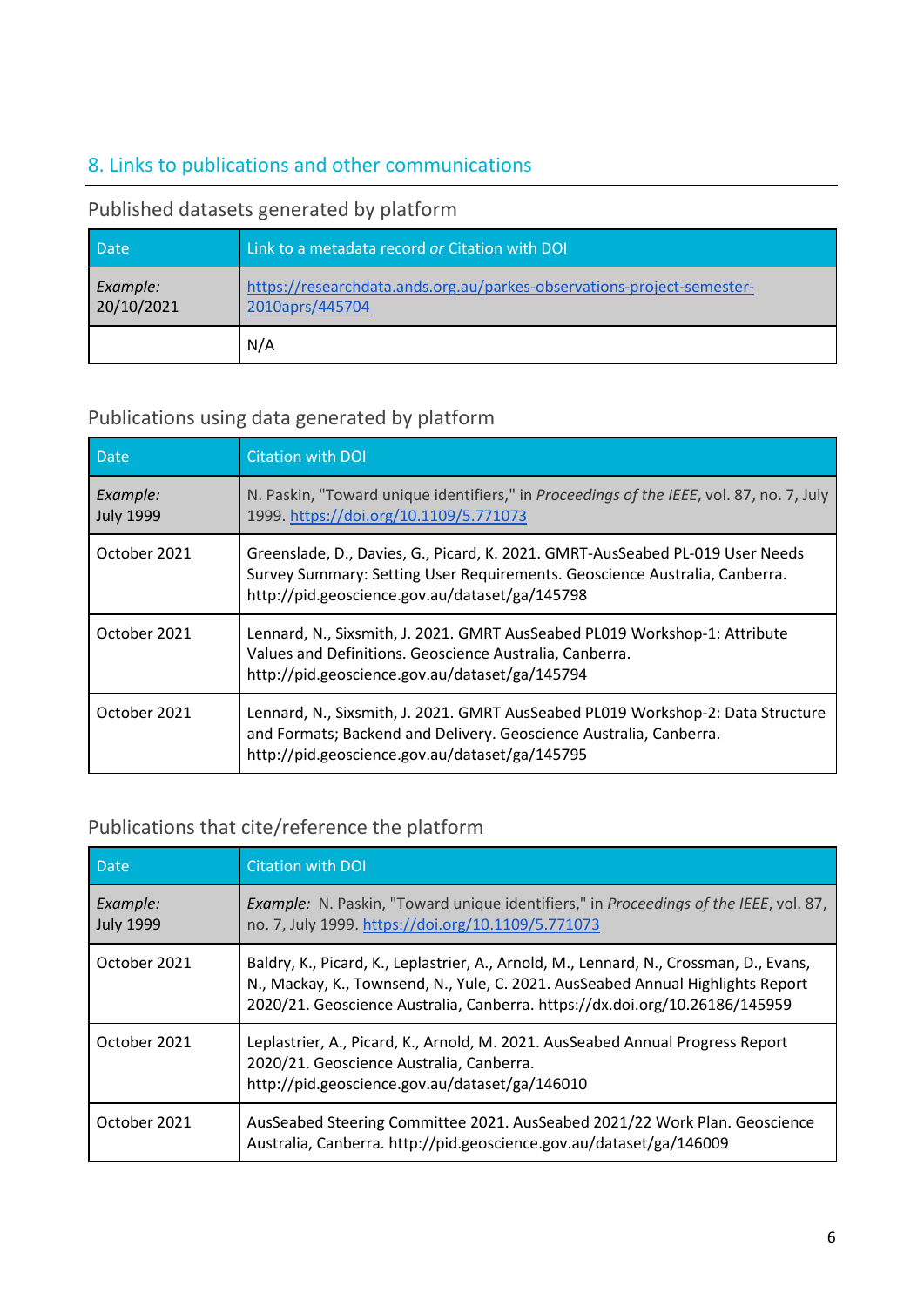<span id="page-6-0"></span>Social media mentions of the platform

| Link                                                                                                                                        |
|---------------------------------------------------------------------------------------------------------------------------------------------|
| Example: https://twitter.com/AusBiocommons/status/1251724453173538817?s=20                                                                  |
|                                                                                                                                             |
| https://twitter.com/GeoscienceAus/status/1392615635155312643                                                                                |
| https://twitter.com/SchmidtOcean/status/1394688223872491521                                                                                 |
| https://twitter.com/KimPicard8/status/1332038765351632896                                                                                   |
| https://twitter.com/ARDC_AU/status/1390131719349706752                                                                                      |
| https://www.linkedin.com/posts/australian-research-data-commons_as-a-professional-coastal-engineer-<br>im-activity-6795897433063854080-0qd4 |
| https://www.linkedin.com/posts/geoscience-australia_seabed-data-bathymetry-activity-<br>6798382531285786624-Ehyi                            |
| https://www.linkedin.com/posts/geoscience-australia_last-week-our-team-from-ausseabed-were-found-<br>activity-6740455331530346496-QiNA      |
|                                                                                                                                             |
|                                                                                                                                             |

<span id="page-6-1"></span>Blog posts/news articles that reference the platform

Link

*Example:* <https://twitter.com/AusBiocommons/status/1251724453173538817?s=20>

The project page has been established by the ARDC [\(https://ardc.edu.au/project/gmrt-ausseabed/\)](https://ardc.edu.au/project/gmrt-ausseabed/).

New webpage on AusSeabed:<http://www.ausseabed.gov.au/gmrt>

AusSeabed newsletter http://www.ausseabed.gov.au/ data/assets/pdf file/0020/111746/AusSeabed-[Newsletter-Oct-2021.pdf](http://www.ausseabed.gov.au/__data/assets/pdf_file/0020/111746/AusSeabed-Newsletter-Oct-2021.pdf)

Promotional video:<https://www.youtube.com/watch?v=hUXjs-8tqgo&t=3s>

Released a project launch article with the ARDC [\(https://ardc.edu.au/news/piecing-together-the-puzzle](https://ardc.edu.au/news/piecing-together-the-puzzle-of-australian-seabed-data/)[of-australian-seabed-data/\)](https://ardc.edu.au/news/piecing-together-the-puzzle-of-australian-seabed-data/) and circulated through social media.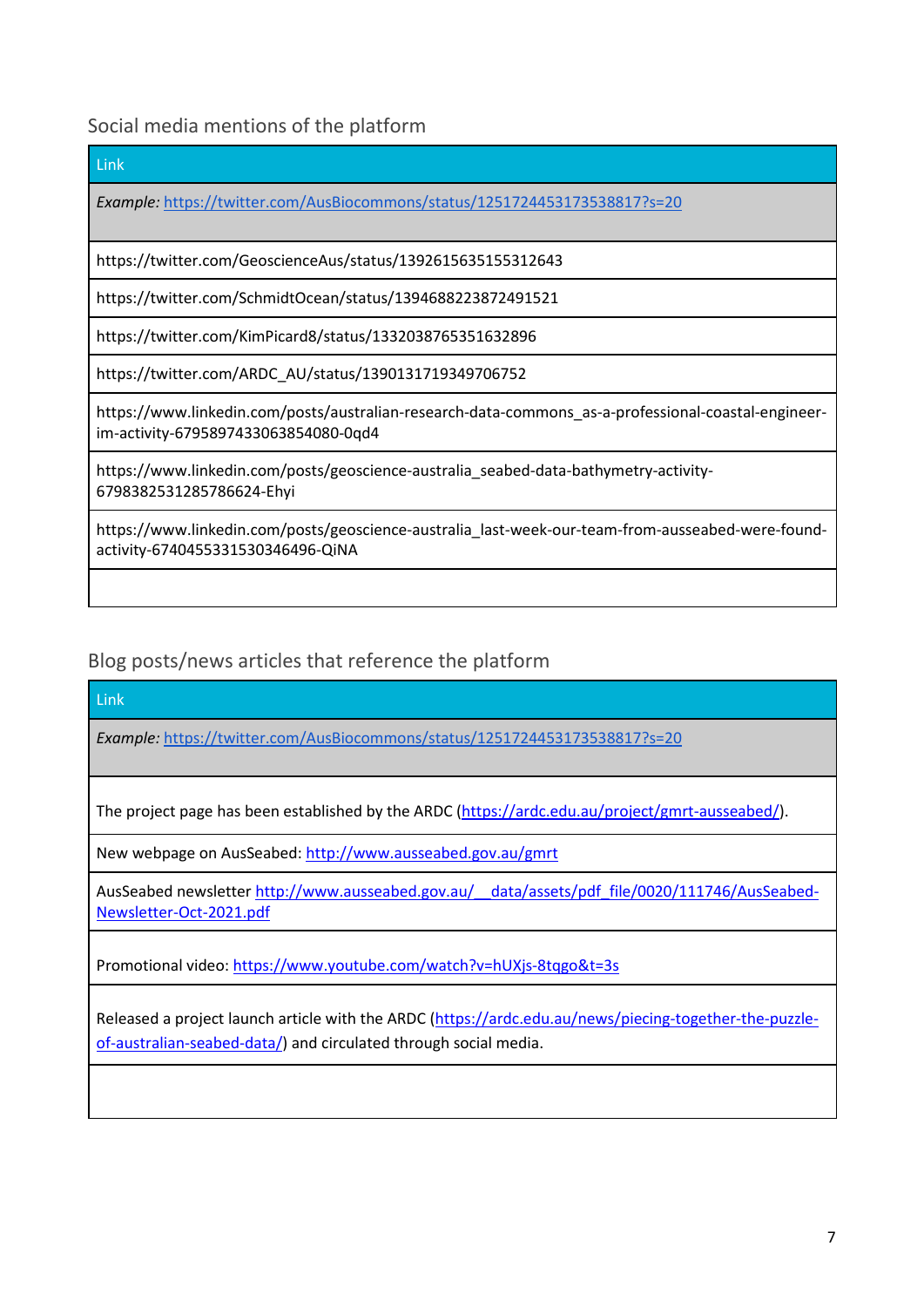# <span id="page-7-0"></span>9. Details on engagement, outreach and training activities

| <b>Activity</b>                                                                                                                   | <b>Activity description</b>                                                              | No. of participants | Date of activity       |
|-----------------------------------------------------------------------------------------------------------------------------------|------------------------------------------------------------------------------------------|---------------------|------------------------|
| <b>AODN Technical</b><br><b>Advisory Group</b><br>quarterly meeting                                                               |                                                                                          | Unknown             | May 21                 |
| Geohab 2021                                                                                                                       | An overview of the<br>project was provided at<br>the end of a general<br>AusSeabed talk  | Unknown             | <b>May 21</b>          |
| <b>ASB Steering Committee</b><br>presentation                                                                                     | Presented update to SC                                                                   | 14                  | 04/11/2021             |
| <b>GMRT AusSeabed</b><br><b>Steering Committee</b>                                                                                | Presented update to SC                                                                   | 16                  | 17/11/2021             |
| <b>ASB Executive Board</b>                                                                                                        | Presented update to EB                                                                   | $\overline{7}$      | 24/11/2021             |
| <b>AODN TAG</b>                                                                                                                   | Presented overview to<br><b>AODN TAG</b>                                                 | 19                  | 30/11/2021             |
| <b>ASB Quarterly</b><br>Showcases                                                                                                 | Presentation on the<br>project in the<br>AusSeabed Qtrly<br>Showcase                     | $50+$               | March, July, September |
| Public GA seminar<br>https://www.youtube.c<br>om/watch?v=CCYkyYp8<br>Uyw&list=PL0jP_ahe-<br>BFmyBvlLgrRIPrMamu-<br>oEpMP&index=11 | Presented as part of an<br>overview seminar on<br>the progress of<br>AusSeabed           | 220                 | 25/08/21               |
| Spotlight Presentation<br>at the Forum for<br>Operational<br>Oceanography                                                         | Poster presentation and<br>discussion to engage<br>end-users for testing<br>and feedback | <b>TBC</b>          | 22/11/2021             |
| Present at GEBCO Map<br>the Gaps symposium                                                                                        | Present as part of<br>overall presentation on<br>AusSeabed                               | <b>TBC</b>          | 29/22/2021             |
| Abstract in preparation<br>for Hydrospatial 22                                                                                    |                                                                                          |                     | Feb <sub>22</sub>      |
| Abstract in preparation<br>for Locate 22                                                                                          |                                                                                          |                     | May 22                 |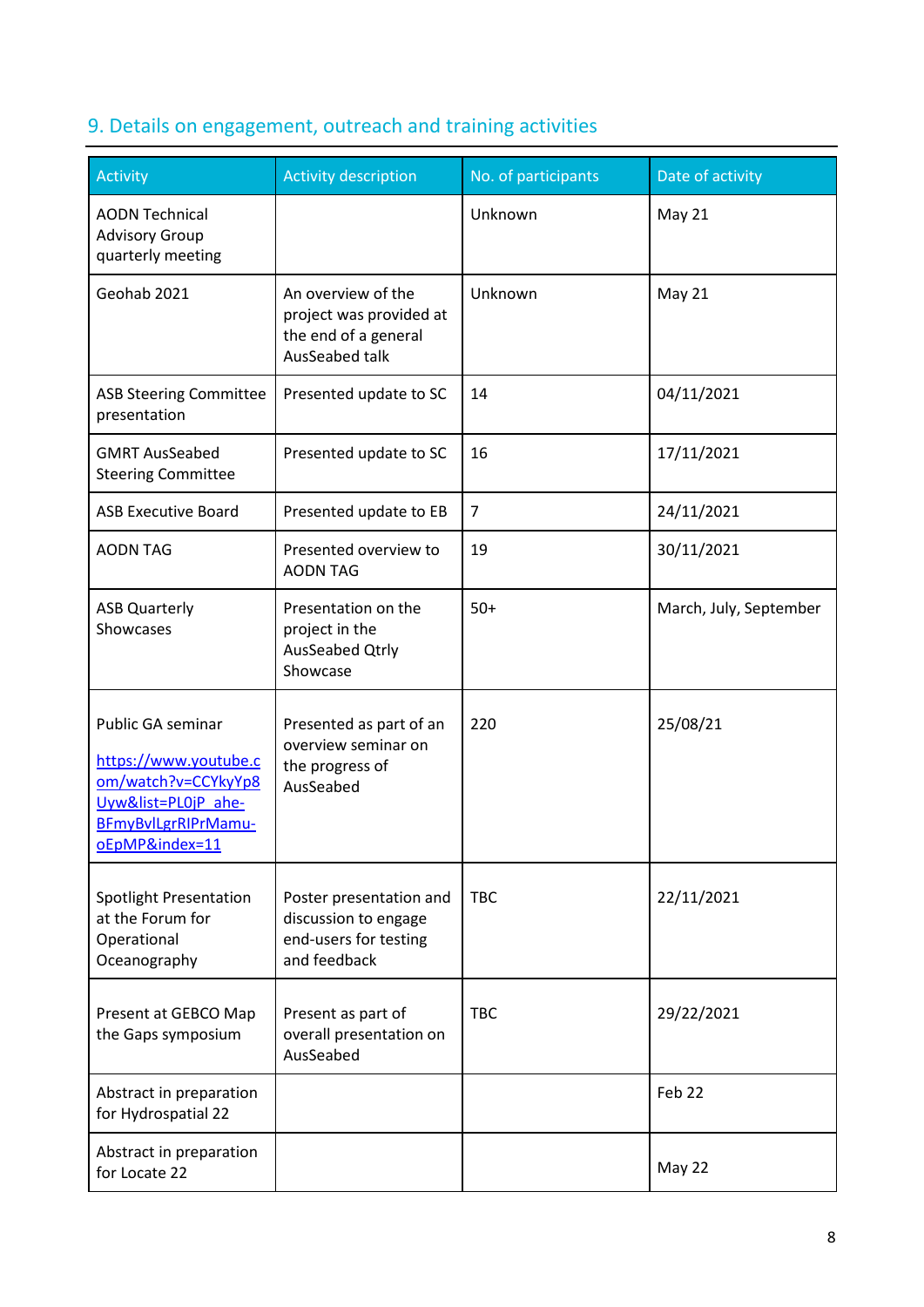# 10. Implementing FAIR Platforms and Outputs

### FAIR project outputs

Describe the project's progress in making the **project** outputs (publications, code, etc) FAIR.

### Code repository for the project has been established within GitHub at:

- <https://github.com/ausseabed/reap-gsf> (reading the GSF)
- <https://github.com/ausseabed/bathy-datasets> (dataset construction, metadata, geometry, tileDB schema outputs)

### FAIR platform outputs

The AusSeabed data portal and the GMRT synthesis, which serves FAIR and Open data nationally and globally. The GMRT AusSeabed project is leveraging these existing publication processes in these two established services to publish all provided data through this pathway, while also handing the data within the developing platform.

- To date, all datasets that have been provided have been added to the AusSeabed Publication Schedule and will be published in the new year
- The following technical decisions have been made with respect to the platform's technology choices:
	- o Metadata will be
		- delivered to meet ISO19115-3 catalogue standards
		- **Stored within a JSON file format, according to the Spatio Temporal Asset Catalog** (STAC), which is an open standard that is well adopted within the spatial community
		- **The Open Data Cube is being used to manage the metadata, an open source** initiative led by Geoscience Australia.
	- o Data is being harvested into a universal storage architecture that is fully open source. [\(www.tiledb.com\)](http://www.tiledb.com/)
	- o All bespoke development is being managed within public GitHub repositories
		- **<https://github.com/ausseabed/reap-gsf> (reading the GSF)**
		- <https://github.com/ausseabed/bathy-datasets> (dataset construction, metadata, geometry, tileDB schema outputs)